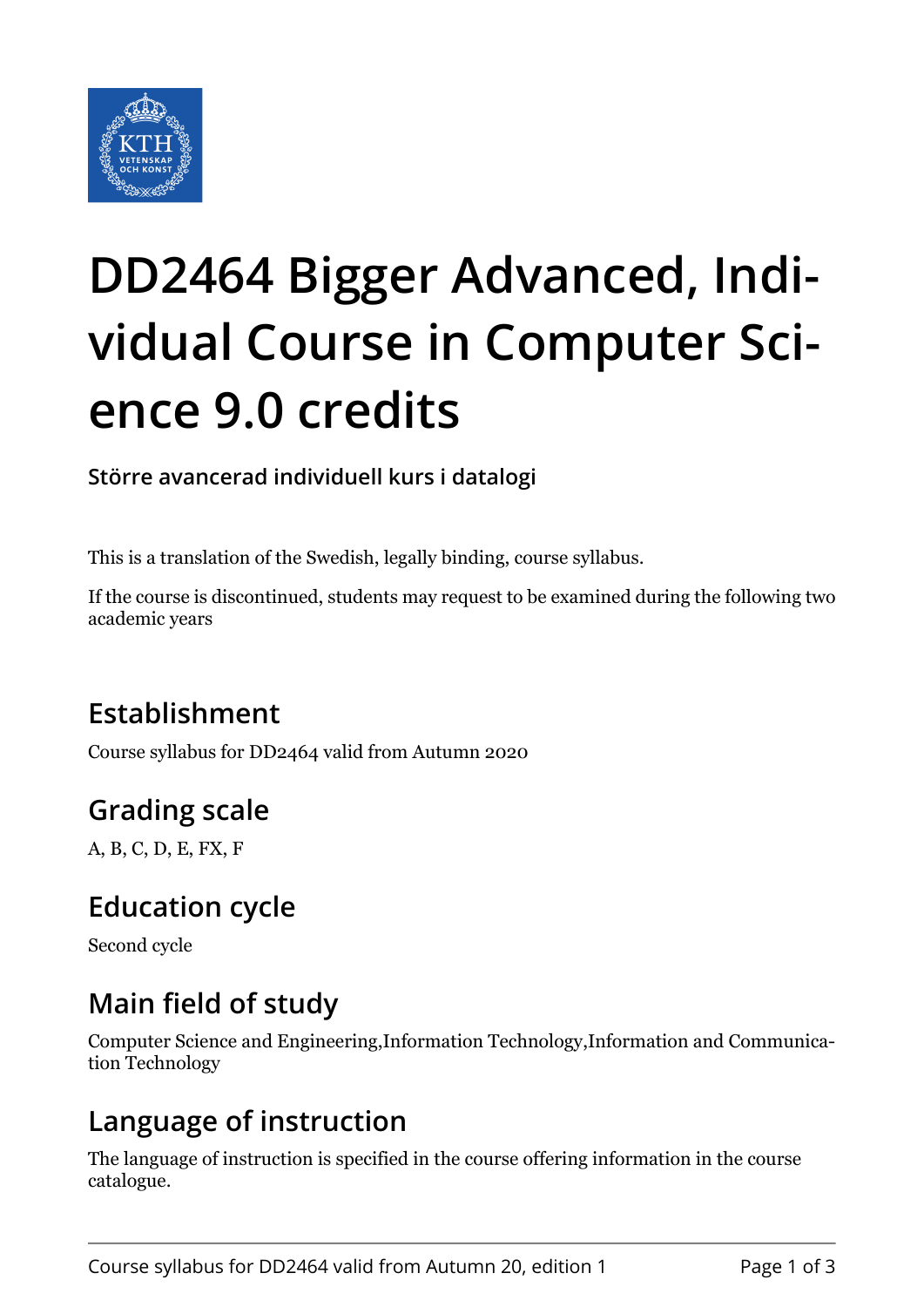## **Intended learning outcomes**

After passing this course you will be able to solve a design, implementation or investigative task with limited supervision, and to report the result of such a task. More precisely, you will be able to

- plan, carry through and report such a task in Computer Science,
- obtain and evaluate information applicable for carrying out the task,
- choose a course of approach and define, follow and follow up a plan for carrying out the task in a given resource budget (9hp),
- report your results orally and in writing, professionally,
- show increased knowledge in an area of Computer Science.

#### **Course contents**

Through this course students with a special interest area within the field of computer science can perform studies that have been individually defined for the specific student to fit his/her interests. Course contents and examination will be individually defined for each student. Students interested in taking the course are asked to contact first the person in charge of the corresponding specialization or some other teacher and then the person in charge of this course. The course can only be offered if the department has sufficient resources and competence within the special interest area.

No instruction is given on this course.

# **Specific prerequisites**

#### **Examination**

• ÖVN1 - Exercises, 9.0 credits, grading scale: A, B, C, D, E, FX, F

Based on recommendation from KTH's coordinator for disabilities, the examiner will decide how to adapt an examination for students with documented disability.

The examiner may apply another examination format when re-examining individual students.

# **Other requirements for final grade**

Since this is an individually formed course the examination will vary. The course is reported as exercises (OVN1; 9 university credits).

## **Ethical approach**

• All members of a group are responsible for the group's work.